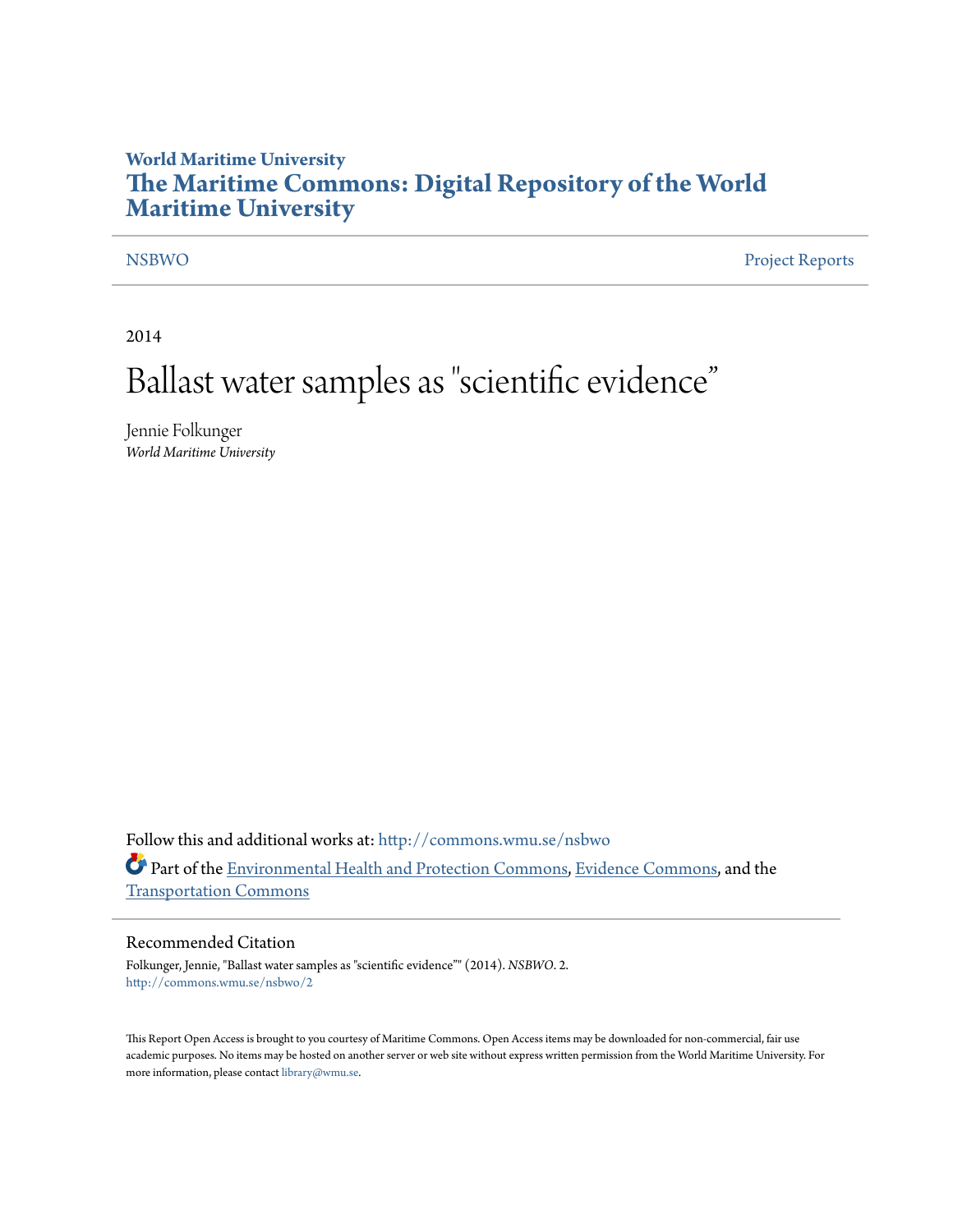### **BALLAST WATER SAMPLES AS "SCIENTIFIC EVIDENCE"**

Jennie Folkunger World Maritime University PO Box 500 S-201 24 Malmö Sweden

Reporting Period 10, Sept to June 2014 12-08-2013

#### **This report should be quoted as follows**

Folkunger, J. 2014. Ballast water samples as "scientific evidence". Final report. Prepared for Interreg IVB North Sea Ballast Water Opportunity project: 18pp.

#### **Disclaimer**

The contents and views contained in this report are those of the authors, and do not necessarily represent those of the Interreg IVB North Sea Region Programme. Although careful consideration is given to its content, we cannot be held responsible for its use.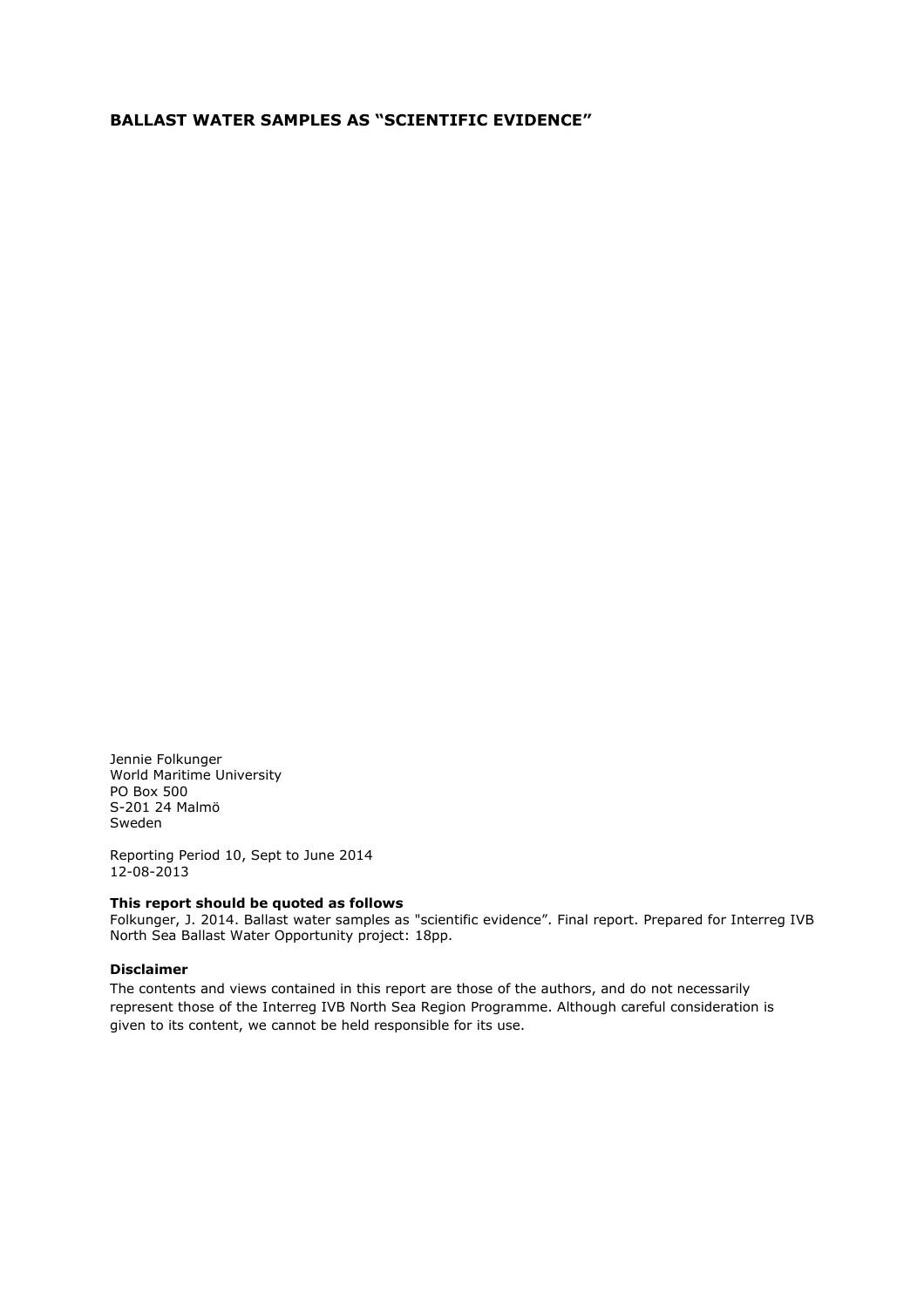# **TABLE OF CONTENTS**

| 1. |                                                                                    |  |
|----|------------------------------------------------------------------------------------|--|
| 2. |                                                                                    |  |
|    |                                                                                    |  |
|    |                                                                                    |  |
|    | <b>GUIDANCE ON BALLAST WATER SAMPLING AND ANALYSIS FOR TRIAL USE IN ACCORDANCE</b> |  |
|    | CURRENT STATE OF THE ART SAMPLING METHODOLOGIES - A BRIEF OVERVIEW  6              |  |
|    |                                                                                    |  |
|    |                                                                                    |  |
|    |                                                                                    |  |
|    |                                                                                    |  |
|    |                                                                                    |  |
| 4. |                                                                                    |  |
| 5. |                                                                                    |  |
| 6. |                                                                                    |  |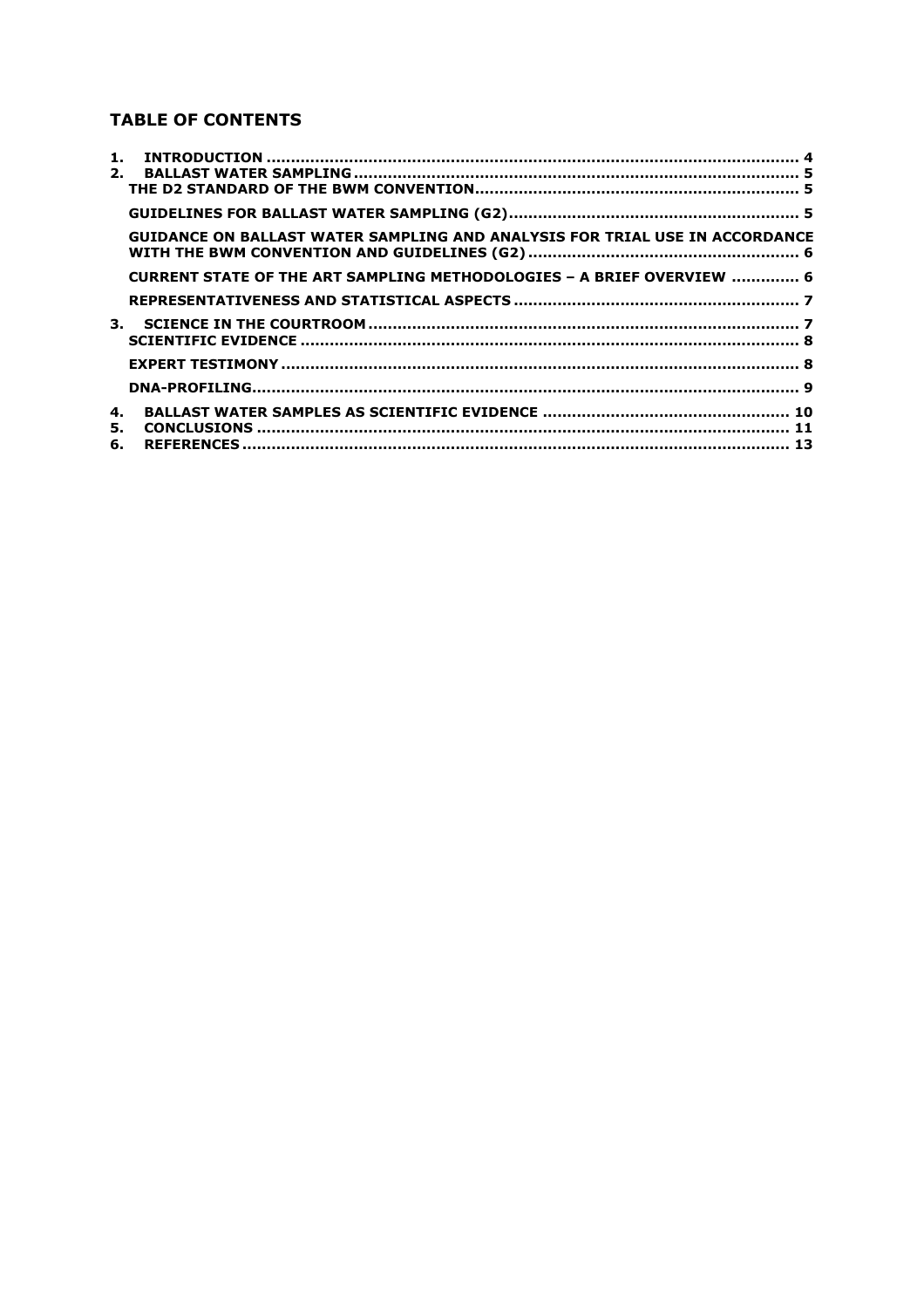#### *Abstract*

The Ballast Water Management Convention was established as a response to the global issue of the spread of invasive species. The entry into force of the Convention is supposedly imminent, but many issues remain to be solved to ensure its success in preventing the spread of invasive species. Considering the implications involved, it is of great importance for the success of the Convention that sampling procedures to determine compliance are robust and reliable. Further, sampling results must gain acceptance as scientific evidence and basis for enforcement actions. The IMO has produced guidelines and recommendations that are to be evaluated during a trial period and a uniform protocol for sampling procedures and protocols has yet to be established. Ballast water samples fall in the category of scientific evidence, a well-researched topic, and as such, many lessons learned can be applied in the case of ballast water. The use of ballast water samples as evidence shows many similarities to the use of DNA profiling. DNA profiling was initially highly controversial and much criticized, but has gained general acceptance as evidence in today's courts. Important features behind the success of DNA evidence were firm quantitative estimates of risk for errors close to zero, formal recommendations on how probability calculations should be conducted from official bodies, the establishment of quality control standards to minimize laboratory errors, and administrative protocols. These features resulted in favourable judicial decisions that has materialized general legal acceptance. Although the guidelines produced by the IMO have made significant progress, for ballast water to be used as evidentiary basis for *e.g*. criminal sanctions they need to be a lot more robust. Formal statistical calculations for representativeness is likely to one of the most important features to have in place, as well as protocols for the obtaining and handling of samples. It is further suggested that preparations are made for the use of expert testimonies by courts in ballast water cases.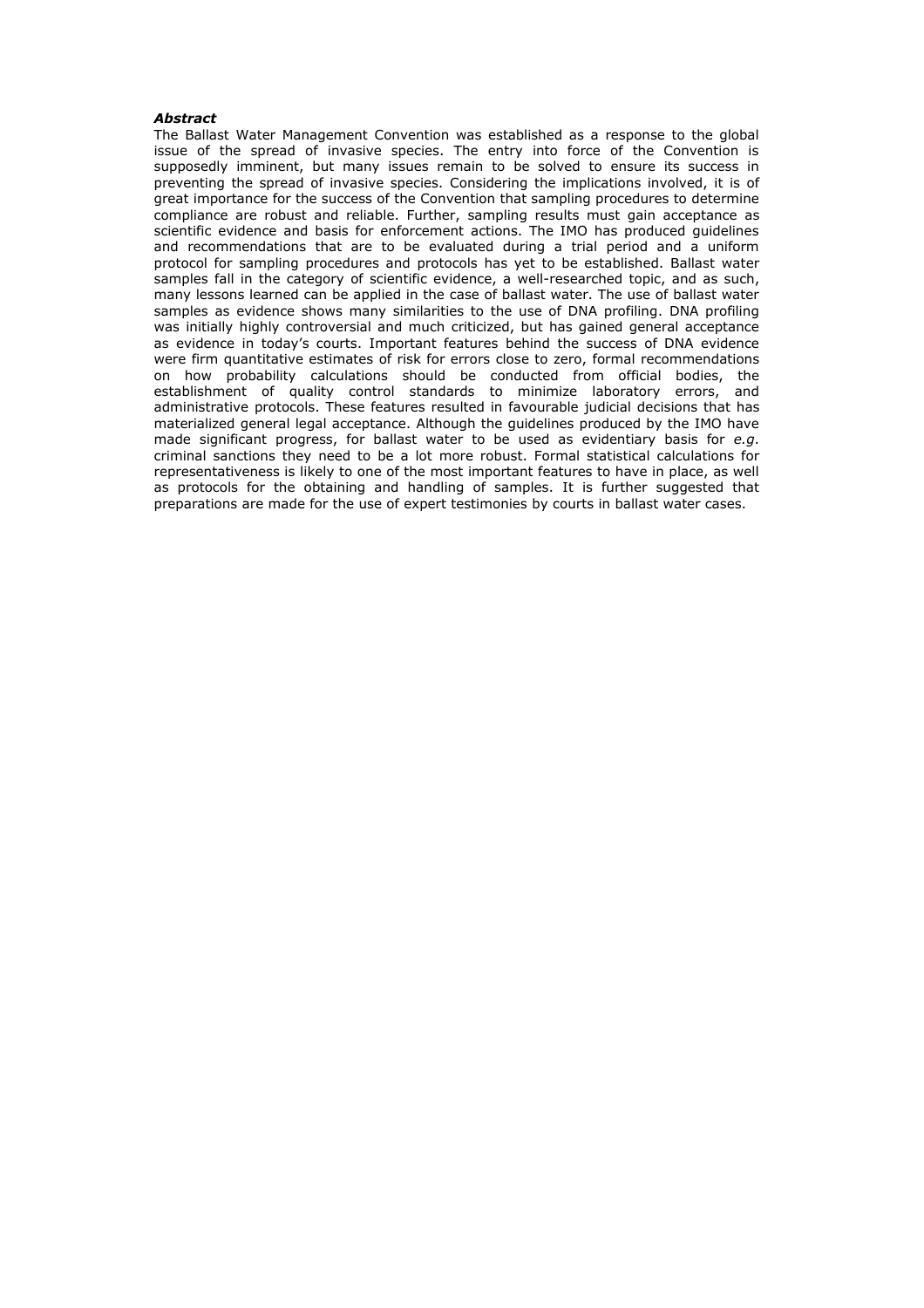## <span id="page-4-0"></span>**1. INTRODUCTION**

 $\overline{a}$ 

The IMO International Convention for the control and management of ships' ballast water and sediments (the BWM Convention) was adopted in 2004 in response to one of the biggest threats to global ecology and one of the major vectors behind it; invasive species and ballast water. As of 28 of February 2014, 38 states have ratified the Convention and a mere 4,62 % of the world gross tonnage is currently all that is lacking. Several media are reporting the full ratification as imminent and ratification by only one major flag state would meet the requirement.<sup>1,2</sup>

However, ineffective application and enforcement of legal instruments has been shown to be a larger problem in environmental law than in any other area of legal practice and for the success of the Convention it is vital that it is efficiently enforced.<sup>3,4</sup> Unfortunately, several stakeholders have uttered their concern regarding these very aspects of the Convention. The main cause of the concern is the unique D-2 performance standard. The Convention sets discharge-limits based on an allowed maximum number of *viable* organisms of different size groups. The large volumes of ballast water involved in relation to the small number of organisms allowed, coupled with the viability aspect, make determining compliance a complicated procedure. Since non-compliance with the provisions of the Convention may result in criminal charges and heavy fines, and ship-owners are investing millions of dollars in ballast water treatment systems, proper and fair determination of compliance is of great importance.

However, to date, there is no general consensus on how to carry out compliance sampling for the D-2 standard, which is the root of concern with many stakeholders. For example, "*Ballast water experts wrestle with sampling clauses*", was one of the first global headlines on the topic of ballast water in 2014, referring to a recently formed sub-committee with representatives from among others A.P. Moller Maersk, Wilhelmsen Maritime Services and the Managers of the UK P&I Club. During their first meeting in late January, the topic of concern on the agenda was "*legal and contractual implications of sampling to*  demonstrate compliance with ballast water performance standards".<sup>5,6</sup> Further, at the "Ballast Water Summit 2014" in Hamburg, Katharina Stanzel, Managing Director at INTERTANKO, spoke about the "*owner's reality*". Ms Stanzel stated that "*owners live in fear of non-compliance and criminalisation – fear of the 'what ifs'*". As examples she mentioned what if port state control does not stick to the agreed trial period for sampling and enforcement, and what if sampling results show violation even though BWMS are operated as designed?<sup>7</sup>The International Chamber of Shipping (ICS) considers the uncertainties regarding the Convention to be so severe that it is calling upon governments around the world, asking them not to ratify the Convention. The main concerns regard the "*lack of robustness of the current IMO type-approval standards*" as well as "*the criteria to be used for sampling ballast water during Port State*  Control inspections".<sup>8</sup> It is clear that many issues remain to be solved regarding ballast water sampling and until so has been done, several parties are pushing a principle of "no criminal sanctions solely on the basis of sampling".<sup>9,10</sup>

[http://www.mondaq.com/x/290100/Marine+Shipping/Contractual+pitfalls+relating+to+the+Ballast+Wat](http://www.mondaq.com/x/290100/Marine+Shipping/Contractual+pitfalls+relating+to+the+Ballast+Water+Management+Convention) [er+Management+Convention](http://www.mondaq.com/x/290100/Marine+Shipping/Contractual+pitfalls+relating+to+the+Ballast+Water+Management+Convention) (accessed 2014-03-07)

<sup>5</sup> BIMCO, 'Ballast water experts wrestle with sampling clauses', (*BIMCO*, 2014-01-29)

[http://shipandbunker.com/news/features/fathom-spotlight/185607-fathom-spotlight-the-ballast-water](http://shipandbunker.com/news/features/fathom-spotlight/185607-fathom-spotlight-the-ballast-water-summit-2014-insights-from-day-one)[summit-2014-insights-from-day-one](http://shipandbunker.com/news/features/fathom-spotlight/185607-fathom-spotlight-the-ballast-water-summit-2014-insights-from-day-one) (accessed 2014-03-10)

<sup>1</sup>Ship and Bunker, 'Fathom Spotlight: Part Two – Active or Non-Active? That is the Ballast Question' (*Ship and bunker,* 2014-02-13)

[http://shipandbunker.com/news/features/fathom-spotlight/512633-fathom-spotlight-part-two-active-or](http://shipandbunker.com/news/features/fathom-spotlight/512633-fathom-spotlight-part-two-active-or-non-active-that-is-the-ballast-question)[non-active-that-is-the-ballast-question](http://shipandbunker.com/news/features/fathom-spotlight/512633-fathom-spotlight-part-two-active-or-non-active-that-is-the-ballast-question) (accessed 2014-03-07)

<sup>&</sup>lt;sup>2</sup> See for example Gavin, Fiona and Hickey, Richard, `Contractual Pitfalls Relating To The Ballast Water Management Convention' (*Mondaq,* 2014-02-07)

<sup>3</sup> Gunningham, Neil, 'Enforcing Environmental Regulation', *Journal of Environmental Law* 23:2, 2011, p. 169.

<sup>4</sup> Demmke, Christoph, 'Towards effective environmental regulation: Innovative approaches in implementing and enforcing European Environmental law and policy'*.* Jean Monnet Working Paper 5/01, New York University School of Law, 2001, p.2.

[https://www.bimco.org/news/2014/01/29\\_ballast\\_water\\_clauses.aspx](https://www.bimco.org/news/2014/01/29_ballast_water_clauses.aspx) (accessed 2014-02-04) <sup>6</sup> According to Mrs Anna Wollin Ellevsen, Legal and Contractual Affairs Officer at BIMCO, "the focus of the project is to develop voyage and time charter party clauses that allocate responsibility for costs and delays resulting from sampling procedures". *Ibid.*

<sup>7</sup> Ship and Bunker, 'Fathom Spotlight: The Ballast Water Summit 2014 – Insights from Day One (*Ship and bunker,* 2014-03-10)

<sup>8</sup> Kristiansen, Tomas, 'ICS: Hold off on ballast water ratification!', (*Shippingwatch,* 2014-02-12) <http://shippingwatch.com/carriers/article6482443.ece> (accessed 2014-03-07)

<sup>9</sup> Bierman, S.M., de Vries, P. and Kaag, N.H.B.M., 'The development of a full standard methodology for testing ballast water discharges for gross non-compliance of the IMO's Ballast Water Management Convention' (EMSA/NEG/12/2012).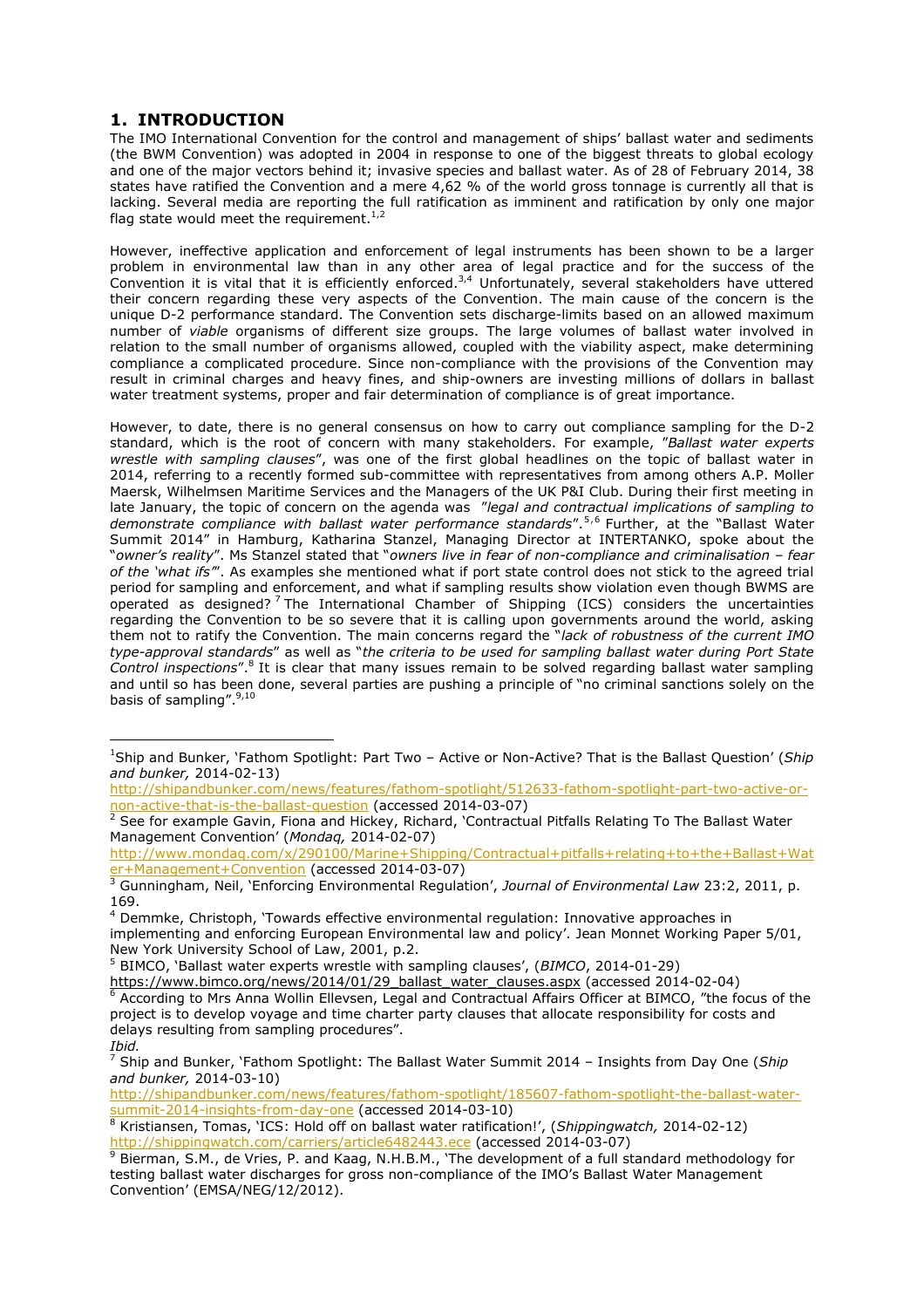The use of ballast water samples as basis for enforcement actions, fall within the category of "scientific evidence", a topic that has been the target of extensive research, legal analysis and debate. Since the Convention has yet to enter into force, ballast water samples have yet to be tried as evidence and it remains to be seen what standards they will be expected to meet. It is proposed that the interdisciplinary aspects of ballast water regulations also can be used to its advantage in cases where research done on similar topics in other fields can be applied. This report will use the discourse and research on scientific evidence as basis for trying to determine what standards and what requirements ballast water sampling will have to meet to suffice for evidentiary use in cases of non-compliance.

#### <span id="page-5-0"></span>**2. BALLAST WATER SAMPLING**

#### <span id="page-5-1"></span>**The D2 standard of the BWM Convention**

The enforcement of the BWM Convention, especially sampling to determine compliance with the D-2 standard, is evidently the cause of much concern. This is however quite surprising considering the purpose of the values of the D-2 standard. During the development of the standard it was reasoned that the treatment systems, that had yet to be developed, were unlikely to perform perfectly, which is why the standards were established as to allow for low numbers of organisms in the ballast water discharges. $^{11}$ 

In accordance with the Convention, less than 10 viable organisms greater than or equal to 50 µm in minimum dimension can be discharged per  $m<sup>3</sup>$  ballast water. For organisms less than 50 µm and greater than, or equal to 10 µm, in minimum dimension, less than 10 viable organisms per ml can be discharged. Indicator microbe limits are given in specific concentrations. For toxicogenic *Vibrio Cholerae*, less than one colony-forming unit (cfu) per 100 ml or less than 1 cfu per 1 g (wet weight) zooplankton sample is allowed. For *Escherichia coli,* the limit is less than 250 cfu per 100 ml and for Intestinal Enterococci, less than 100 cfu per 100 ml.<sup>12</sup>

#### <span id="page-5-2"></span>**Guidelines for ballast water sampling (G2)**

The G2 guidelines were adopted in 2008 with the objective of providing Convention parties with practical and technical guidance on ballast water sampling.<sup>13</sup> The guidelines apply to sampling for assessment of compliance with both the D-1 and D-2 standards. And as such they contribute some needed specifications regarding some of the concepts of the Convention, for example, on what is to be considered the "minimum dimension" of an organism.<sup>14</sup> Further, the guidelines contain recommendations on how sampling should be conducted.<sup>15</sup> According to the guidelines, sampling for compliance should follow a protocol that is in line with certain listed principles. It should be conducted so that the sample is *representative* for the whole discharge and possibly accumulated sediment should be taken into account. Quantity and quality of samples should be sufficient to demonstrate compliance with the standard and samples should be concentrated to a manageable size.<sup>16</sup> The number of samples and their volume will be dependent on the objective of the sampling, the analytical method to be used and the statistical significance and certainty required.<sup>17</sup> Samples should be sealed and stored to make sure that they can be used to test for compliance with the Convention and tests should be analysed within a "test method holding time limit" by an accredited laboratory. Finally, samples should be transported, handled and

<sup>14</sup> *Ibid.* at 3.1.1.

-

<sup>10</sup> IMO Sub-committee on bulk liquids and gases, *Report to the maritime safety Committee and the marine environmental protection committee*, (8 February 2013), BLG 17/18, [4.10].

 $11$  International Maritime Organization. (2013). Additional guidelines for implementation of the BWM Convention, Establishing benchmarks in compliance testing by port State control. PPR 1/INF.4, 27 November 2013, p. 3.

<sup>&</sup>lt;sup>12</sup> International Maritime Organization. (2004). International Convention for the Control and Management of Ships' Ballast Water and Sediments, 2004, BWM/CONF/36,16 February 2004, Regulation D-1 and D-2. <sup>13</sup> International Maritime Organization. (2008). Resolution MEPC.173(58), Guidelines for ballast water

sampling (G2), p. 2.

Minimum dimension is said to mean "the minimum dimension of an organism based upon the dimensions of that organism's body, ignoring e.g., the size of spines, flagellae, or antenna. The minimum dimension between main body surfaces of an individual when looked at from all perspectives. For spherical shaped organisms, the minimum dimension should be the spherical diameter. For colony forming species, the individual should be measured as it is the smallest unit able to reproduce that needs to be tested in viability tests."

<sup>15</sup> *Ibid.* at 5.2 and 5.3.

<sup>16</sup>*Ibid.* at 6.2.

<sup>17</sup> *Ibid.* at Part 3, 1.2.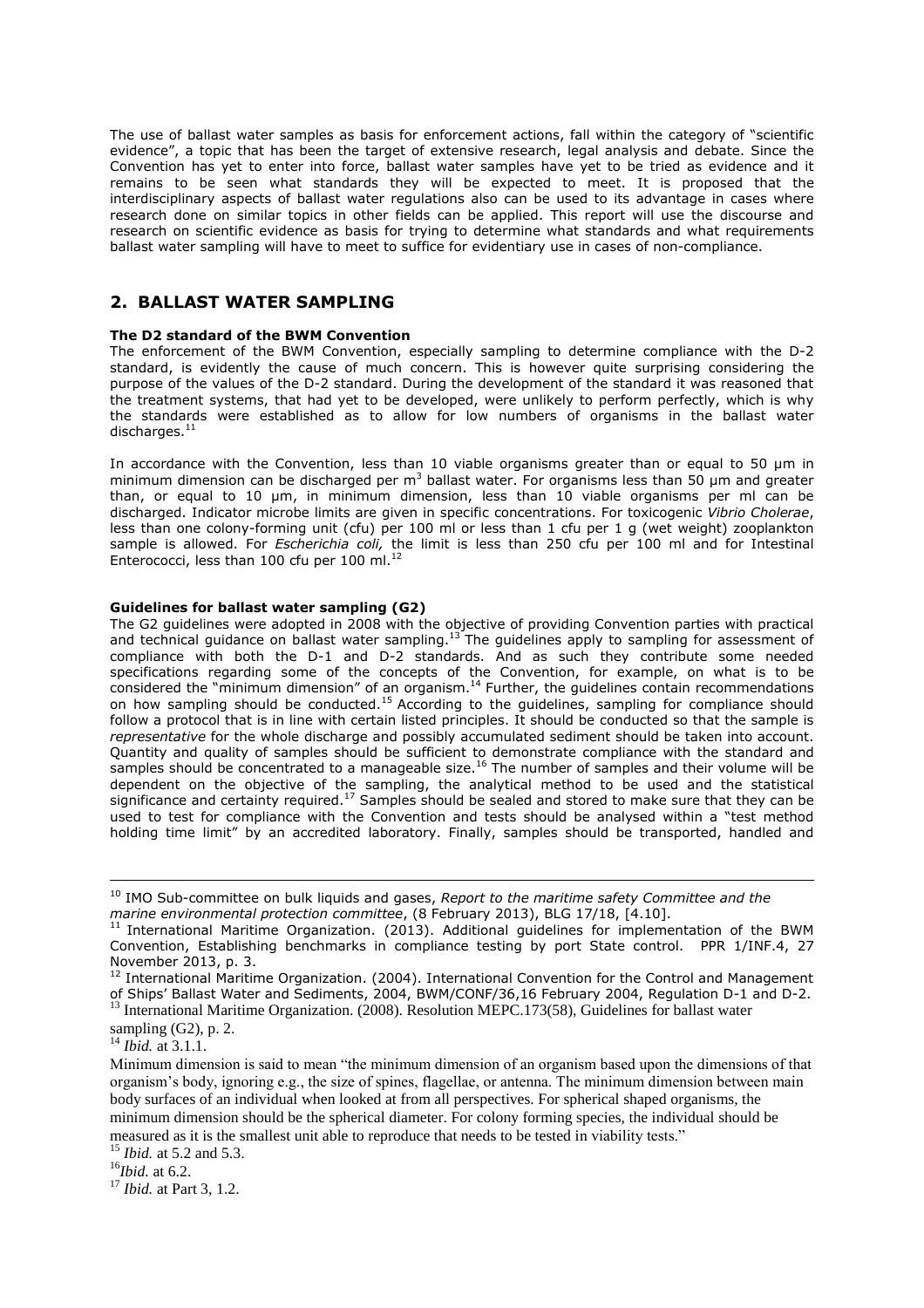stored with consideration to the chain of custody.<sup>18</sup> How samples are *handled* after they are taken is, from a legal point of view, just as important as how they are taken and a collection data form and chain of custody record should be kept with each individual sample.<sup>1</sup>

#### <span id="page-6-0"></span>**Guidance on ballast water sampling and analysis for trial use in accordance with the BWM Convention and Guidelines (G2)**

Following the adoption of the G2 guidelines, the Subcommittee on Bulk Liquids and Gases was instructed to develop a circular to provide further guidance on sampling and analysis.<sup>20</sup> The result was a state of the art guidance document on the principles of ballast water sampling and methodologies. However, the procedures and methodologies in the circular still have yet to be adequately validated.<sup>21</sup> For most of the approaches mentioned in the document, *e.g.* visual identification, photometry, ATP and flow cytometry, the level of confidence or detection limits remain to be determined.<sup>22</sup> The intention is for states to try out the approaches and "*make sure they are practical and fit for the purpose*" during a trial period of two to three years following the entry into force of the Convention. $^{23}$ 

#### <span id="page-6-1"></span>**Current state of the art sampling methodologies – a brief overview <sup>24</sup>**

The guidance document separates indicative, considered as a first step in determining potential noncompliance, from detailed analysis, with the main difference being the level of statistical confidence. <sup>25, 26</sup> The D-2 standard relies on counts of *viable* organisms or colony forming units in the discharges. Methods for this sampling can roughly be divided into those using biological indicators such as nucleic acid, ATP or chlorophyll a, and those using direct counts of living organisms, either manually or automatically.

The presence of ATP (adenosine triphosphate) in a sample can be taken as an indication of life. Sampling using filters and applying ATP analysis could potentially provide information on viability within specific size classes. However, ATP can exist in dead organisms, why this method cannot currently be used to determine organism counts.<sup>28</sup>

Since many of the organisms found in ballast water are likely to be phytoplankton, measuring levels of chlorophyll seems a feasible option. However, chlorophyll a can persist in water outside of a cell, why such a measurement would not provide an organism count. This may be overcome through the use of a Pulse-Amplitude Modulated Fluorometer, which excites the chlorophyll a molecule and register the subsequent fluorescent response signal. Still, this method would only be applicable to phytoplankton and would not provide size distinction.<sup>29</sup> Further, experienced analysts are required and it does not always work on all species or in all salinities.<sup>30</sup>

A flow cytometer automatically counts objects per size class in fluids and can be used for organisms larger than 10 µm. Complex systems can even distinguish sediment and detritus from organisms. Combined with other techniques such as staining, it can potentially distinguish between living and dead phytoplankton.<sup>31</sup> The technique has shown great promise, and allows for both visual and computer processing. However, high particle loads are thought to potentially lower detection limits and presently there are no portable versions of the technology available. $32$ 

Out of the currently available techniques for ballast water sample analysis, visual inspection with a microscope seems to provide the most robust results. Not to mention the advantage of expertise and equipment being readily available worldwide. Body movements, which can be stimulated, can be used as

<sup>18</sup> *Ibid.* at 6.2.

<sup>19</sup> *Ibid.* at Part 7, 1.

<sup>&</sup>lt;sup>20</sup> International Maritime Organization. (2013). Guidance on ballast water sampling and analysis for trial use in accordance with the BWM Convention and Guidelines (G2), BWM.2/Circ.42, 24 May 2013.

 $21$  IMO Sub-committee on bulk liquids and gases. (2013). Report to the Maritime Safety Committee and the Marine Environment Protection Committee BLG 17/18, 8 February 2013, Annex 6, page 1.

<sup>&</sup>lt;sup>22</sup> International Maritime Organization. (2013). BWM.2/Circ.42 Annex I, p. 6-12.

<sup>&</sup>lt;sup>23</sup> IMO Sub-committee on bulk liquids and gases. (2013). Report to the Maritime Safety Committee and the Marine Environment Protection Committee BLG 17/18, 8 February 2013, Annex 6, p. 1.

<sup>&</sup>lt;sup>24</sup> Bacteria will not be discussed here since international standards for analysing bacterial presence according to the D-2 standard already exist.

<sup>&</sup>lt;sup>25</sup> International Maritime Organization. (2013) BWM.2/Circ.42 Annex I, page 1.

<sup>26</sup> *Ibid.,* Annex I, page 4.

<sup>27</sup> *Ibid.,* Annex 2, page 2.

<sup>28</sup> *Ibid.,* Annex 2, page 3.

<sup>29</sup> *Ibid.,* Annex 2, page 3.

<sup>30</sup> *Ibid.,* Annex 2, page 6.

<sup>31</sup> *Ibid.,* Annex 2, page 3-4.

<sup>32</sup> *Ibid.,* Annex 2, page 6.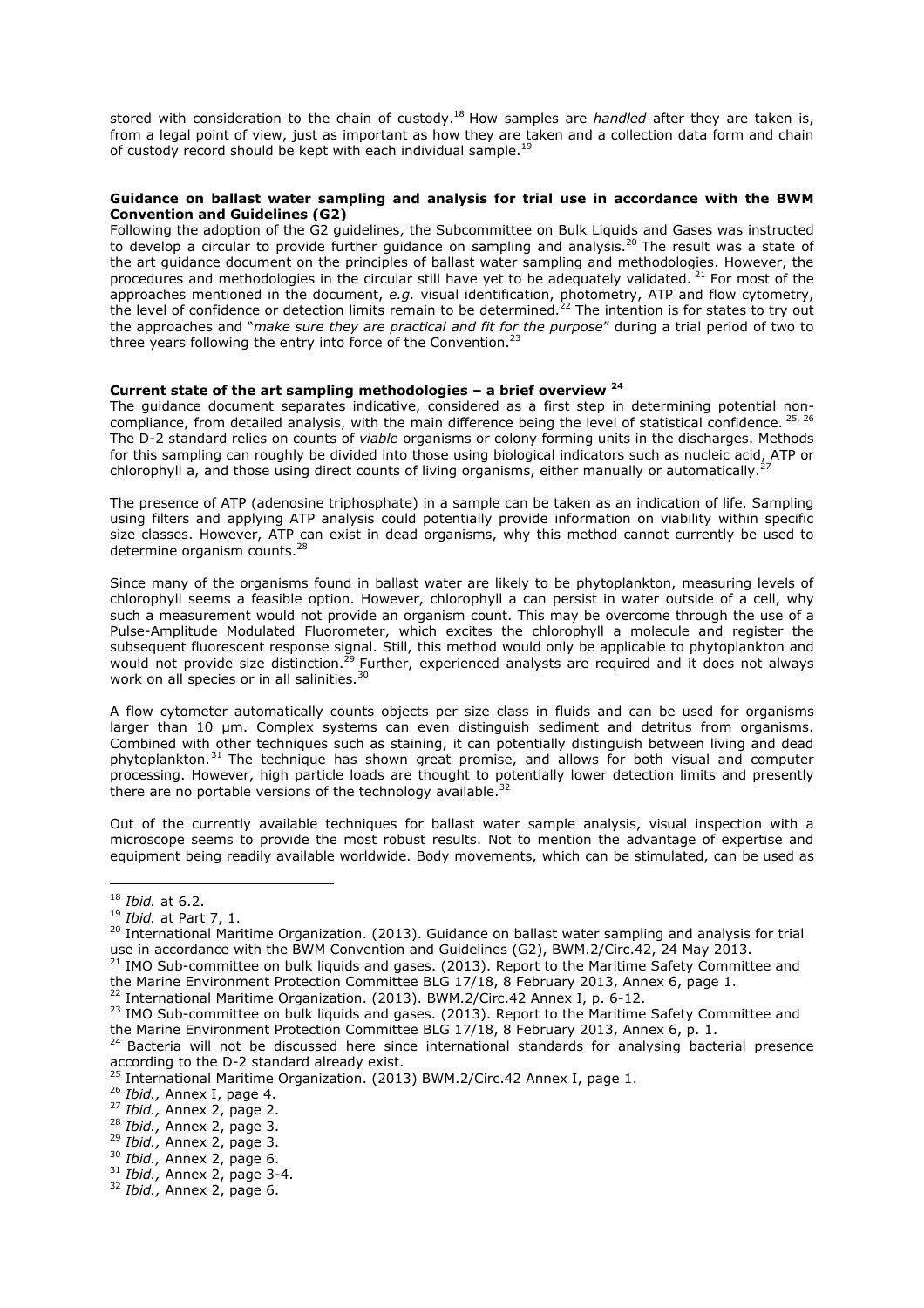a parameter for determining viability. Determining minimum size of organisms can be done fairly easily with a microscope, although it should be taken into account that the two dimensional image given in the microscope might not provide a hundred per cent accurate viewing angles, which could result in faulty organism classification. 33

Several techniques used for analysing ballast water samples may require concentration. In such cases it should be noted that concentration might cause stress in the organisms, which may result in decreased viability.<sup>34</sup> Further, great attention should be paid to make sure that organism mortality is not critically affected by storage conditions and duration before sample analysis.<sup>35</sup>

#### <span id="page-7-0"></span>**Representativeness and statistical aspects**

Numerical environmental standards should always be robust, recognize scientific assessment and strive towards being statistically verifiable. The European Integrated Pollution Prevention and Control Bureau has stated that "compliance assessments should generally involve a statistical comparison between the measurements, or a summary statistics estimated from the measurements, the uncertainty of the measurements, and the emission limit value or equivalent requirements". In accordance with the G2 Guidelines, ballast water samples should be *representative*. As such, the BWM Convention is the first marine environmental protection regulation to require representative analysis as part of the regulatory process.<sup>36</sup>

The IMO "Guidance on ballast water sampling and analysis for trial use" defines representative sampling as reflecting "*the relative concentrations and composition of the populations (organisms and/or chemicals) in the volume of interest*".<sup>37</sup> The representativeness that should be sought after for ballast water sampling can be separated into biological and statistical representativeness. Biological representativeness refers to the diversity of organisms found in the tanks, while statistical representativeness refers to the number of organisms.<sup>38, 39</sup>

When considering the uncertainties involved in ballast water sampling, it is important to be aware of the fact that uncertainties can add up throughout the whole monitoring process. In dealing with such low concentrations of organisms, as is likely to most often be the case in ballast water sampling, there is a risk that the error that comes from processing the sample and using different assessment methods, could be equal to the difference between a pass and fail of an inspection.<sup>40</sup> Thus, uncertainties need to be estimated and reported to allow for a thorough compliance assessment.<sup>41</sup> Determining the statistical aspects that should apply to any sampling protocol will be a very important step towards establishing sampling procedures and enforcement approaches. Therefore, regulators will have to determine what an acceptable level of certainty is in these cases.<sup>42</sup>

#### <span id="page-7-1"></span>**3. SCIENCE IN THE COURTROOM**

Legal disputes, finding their way into the courtrooms of today, are growing ever more complex and on this road, science is becoming an indispensable ally. Legal scholars have been said to "*look to science to rescue us from the experience of uncertainty and the discomfort of difficult legal decisions*".<sup>43</sup> But the relationship between law and science is sometimes difficult and require a lot of work to function well.

 $\overline{a}$ <sup>33</sup> *Ibid.,* Annex 2, page 7.

<sup>34</sup> *Ibid.,* Annex 2, page 6.

<sup>35</sup> *Ibid.,* Annex 2, page 7.

<sup>&</sup>lt;sup>36</sup> Cabezas-Basurko, Oihane and Mesbahi, Ehsan (2011). Statistical representativeness of ballast water sampling. *Proceedings of the Institution of Mechanical Engineers, Part M: Journal of Engineering for the Maritime Environment*, *225*(3), p. 184.

<sup>&</sup>lt;sup>37</sup> International Maritime Organization. (2013). BWM.2/Circ.42, Annex 1, page 1.

<sup>&</sup>lt;sup>38</sup> Carney, Katharine J., Cabezas-Basurko, Oihane, Pazouki, Kayvan, Marsham, Sara, Delany, Jane E., Desai, D. V., Anil, A.C. and Mesbahi, Ehsan. (2013). Difficulties in obtaining representative samples for compliance with the Ballast Water Management Convention. *Marine Pollution Bulletin*, *68* (2013), p. 100. <sup>39</sup> Pazouki, Kayvan, Cabezas-Basurko, Oihane, Mesbahi, Ehsan & Kemp, Jonathan, (2009). The Control of the Spread of Non-Indigenous Species Through Ballast Water – Part B: Ballast water sampling: Methods, Analysis, Representativeness and Legal Issues, p. 52.

<sup>40</sup> Carney, Katharine J., *et al.* (2013), p. 104.

<sup>&</sup>lt;sup>41</sup> European Commission, European Integrated Pollution Prevention and Control Bureau. (2003).

Reference Document on the General Principles of Monitoring, p. ii.

 $^{42}$  Miller, A. Whitman, Frazier, Melanie, Smith, George E., Perry, Elgin S., Ruiz, Gregory M., and

Tamburri, Mario N. (2011). Enumerating Sparse Organisms in Ships' Ballast Water: Why Counting to 10 Is Not So Easy. *Environmental Science & Technology*, *45*(8), p. 3545.

<sup>43</sup> Feldman, Robin. (2009). *The Role of Science in Law*. Oxford University Press. p. 1.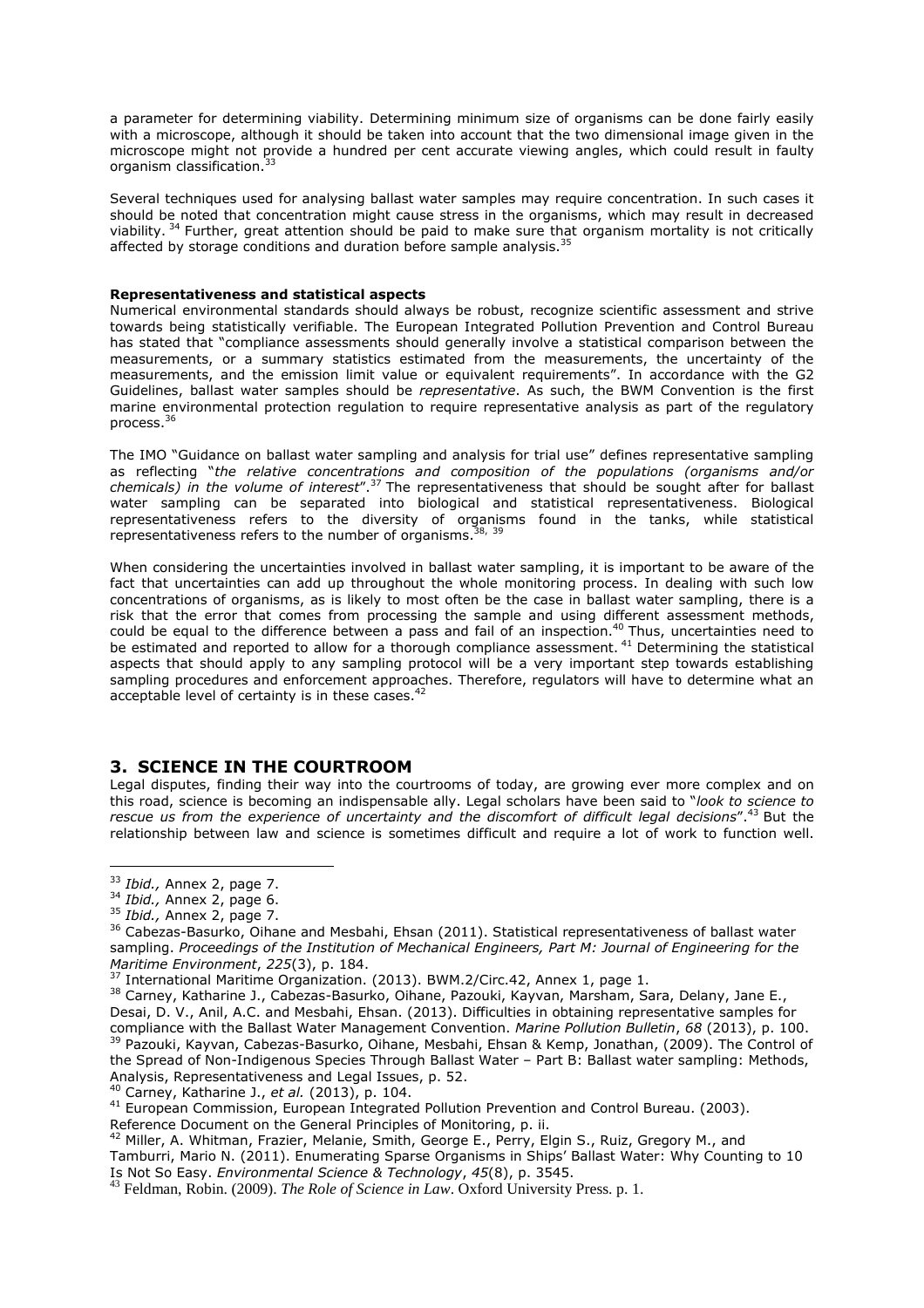Professor David Goodstein has described the presentation of scientific evidence in court as "*a kind of shotgun marriage between the two disciplines*".<sup>44</sup> He goes on to say that both "*are obliged to some* extent to yield to the central imperatives of the other's way of doing business, and it is likely that neither *will be shown in its best light*". Professor of Law, Robin Feldman, goes so far as to say that "*we are constantly seduced into believing that some new science will provide answers to law's dilemmas, and we are constantly disappointed*", she further states that law "*maintains a pure and idealized vision of science, one that is far removed from any contemporary understanding within the scientific field itself.* Thus, the problem is not only that science cannot do for law what we think it can, the problem is also *that science is not even what we think it is*".<sup>45</sup>

Our efforts are not for nothing though, we can use science to great advantages within our legal system, if we only learn how to best manage the role that we let science play.<sup>46</sup> In doing so, the most important aspects to take into consideration are the evidence itself and, the frequently occurring, expert testimonies.

#### <span id="page-8-0"></span>**Scientific evidence**

Evidence can be defined as "the available body of facts or information indicating whether a belief or proposition is true or valid" or "information drawn from personal testimony, a document, or a material object, used to establish facts in a legal investigation or admissible as testimony in a law of court".<sup>47</sup> The scientific investigation of a crime is best described like a pyramid; at the bottom you have the facts and physical evidence, on top of that base is the analysis and at the very top are the conclusions. *I.e.* one draws few conclusions based on a much larger amount of facts and evidence. Conclusions should only be made based on the facts and analysis and not on assumptions or hypotheses.<sup>48</sup> Further, it must be ensured that evidence "*has been obtained, transported, handled, analyzed, and preserved in accordance with practices accepted by the court*".<sup>49</sup> However, "*evidence to determine if a company procedure is deficient may be gathered to less stringent standards than evidence to convict a person of murder*". This is to be expected. When the consequences of an investigation can result in the loss of fortune, dishonour, incarceration, or capital punishment, high standards of care are appropriate."<sup>5</sup>

#### <span id="page-8-1"></span>**Expert testimony**

Regarding complex scientific matters, where it is completely unreasonable to expect a judge to study the necessary background information needed to make a judgement, the use of expert witnesses is inevitable and yet there are many question marks regarding this practice. How should the expert be chosen or hired? How can it be avoided that the expert becomes the judge? How can it be determined who is qualified as an expert? How can the neutrality of the expert be determined?

In the United States, the topics of judicial gatekeeping and expert testimonies have been extensively debated and researched due to some high profile cases. The selection of experts has been facilitated by the development of a program to identify independent experts, providing handbooks for both judges and experts.<sup>51, 52</sup> Courts have also been appointed as "gatekeepers" of scientific evidence. In practice, this role has taken different shapes, such as using pre-trial conferences or pre-trial hearings of experts for example.<sup>53, 54</sup>

<sup>44</sup> Federal Judicial Center, National Research Council of the National Academics. (2011). *Reference Manual on Scientific Evidence* (3rd ed.). Washington, D.C. p. 52.

<sup>45</sup> *Ibid.,* p. 95.

<sup>46</sup> *Ibid.,* p. 11.

<sup>47</sup> Oxford dictionaries,<http://www.oxforddictionaries.com/definition/english/evidence?q=evidence> (accessed 2014-02-20)

 $^{48}$  Noon, Randall K. (2009). Scientific method: Applications in failure investigation and forensic science. p. 6

<sup>49</sup> *Ibid.,* p. 15

<sup>50</sup> *Ibid.,* p. 15

<sup>&</sup>lt;sup>51</sup> Federal Judicial Center, National Research Council of the National Academics. (2011). p. 8. 52 American Association for the Advancement of Science, 'CASE: Recruitment and Screening Panel', <http://www.aaas.org/page/case-recruitment-and-screening-panel> (accessed 2014-02-18)

Franch Multiprovince School Center, National Research Council of the National Academics. (2011). p. 6. <sup>54</sup> In the case of silicon gel breast implants, one solution that has gotten a lot attention as being very comprehensive in its attempt to bring science into the courtroom in the most accurately possible way is a case in Alabama, where the judge appointed a "a 'neutral science panel' of four scientists from different disciplines to prepare a report and testimony on the scientific basis of claims in silicone gel breast implant product liability cases consolidated as part of a multi district litigation process". The testimony was filmed so that it could be used and referred to later on and thereby save time and costs of litigation. For more information see Federal Judicial Center, National Research Council of the National Academics. (2011). p. 7.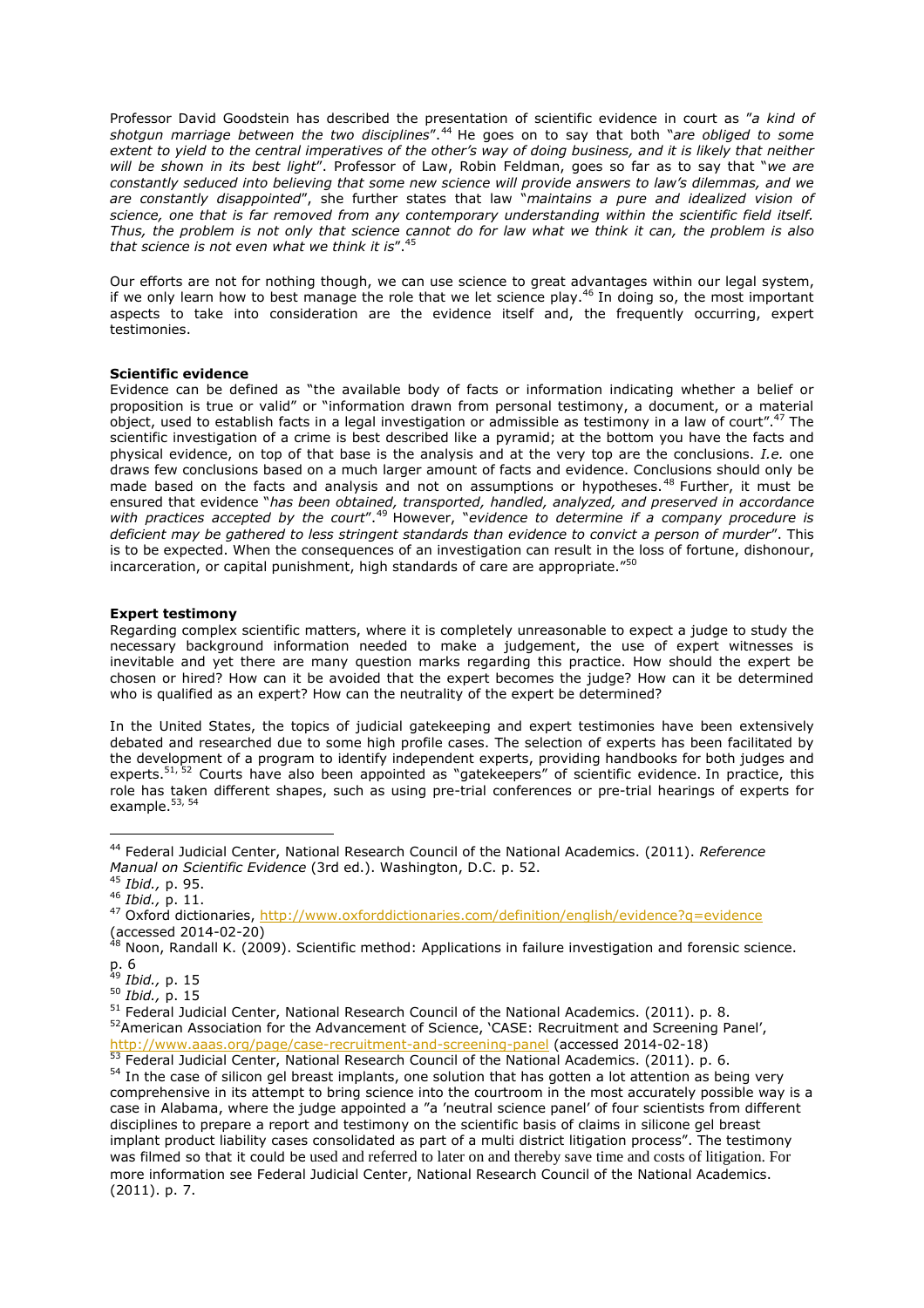A series of cases known as "the Daubert Trilogy" has provided guidance for courts in the way they deal with expert witnesses for "scientific matters". In the trilogy, some general "themes" can be discerned. Firstly, the trial judge has the obligation to act as a gatekeeper and must therefore screen expert testimonies. In doing so, it must be ensured that the testimony is both relevant and reliable.<sup>55</sup> In order to determine reliability, the judge must decide if the testimony is grounded in "methods and procedures of science", *i.e.* scientific method.<sup>56</sup>

To determine scientific validity, the following general observations are recommended; $57$ 

- o Can the technique/theory be tested and has it been? (Scientific method)
- o Has the technique/theory been subjected to peer-review and publication?
- o What is the known or potential rate of error?
- o Are there standards for the control of the operation of the technique?
- $\circ$  Is there a general acceptance of the technique?

Although specific to the United States, the procedure of relevant considerations laid out by Daubert is highly relevant to the use of scientific evidence in jurisdictions in general. The way that the BWM Convention is currently formulated, it is potentially vulnerable to legal challenge and the use of expert testimonies is a practice likely to be seen frequently as responses to enforcement actions.

#### <span id="page-9-0"></span>**DNA-profiling**

DNA fingerprinting, or what today is usually referred to as DNA profiling, may not appear to have much in common with ballast water sampling. However, this technique, its use as scientific evidence and its evolution to a generally accepted type of evidence, is the poster child for scientific evidence and valuable lessons can be learned from it. DNA profiling is today often treated as the benchmark against which all other scientific evidence is measured and ballast water sampling is today beginning on a journey that DNA evidence has already taken.<sup>58</sup> Using DNA evidence in court today will not raise many evebrows, but this was not always the case.

The technique behind DNA profiling was developed for research purposes in the early 1980s.<sup>59</sup> Simply put, the technique is based on the presence of repeat sequences, called mini-satellites, in the DNA. Through the use of probes, restriction enzymes (which cuts the DNA into smaller pieces) and electric current, causing negatively charged DNA-fragments to separate according to size, repeat sequences can be used to obtain a series of "bands", which is referred to as a DNA fingerprint.<sup>60</sup> Through a comparison of banding patterns, one can try to determine if two samples come from the same person (with the exception of identical twins which also have identical DNA).<sup>61</sup> The application of population genetics allows scientists to calculate probabilities of a match. The statistics behind DNA fingerprinting and the application of population genetics are aspects of the technique that has been called into question.<sup>62</sup> Other objections have been aimed at the fact that molecules of crime scene DNA might have been degraded to some extent due to exposure to environmental conditions.<sup>63</sup> Further, inaccurate results can be the case if samples have been contaminated with foreign DNA. There is also of course the risk of two bands ending up on the same place randomly simply because they are of the same size. With the improvement of the technique, ways to minimize these risks have also been established.<sup>64</sup>

So how did DNA profiling go from scepticism and critique to general acceptance? It has been said that *"No single technical solution, legal decision, or other event was responsible for ending controversy in the courts and science press about forensic DNA profiling. Instead, a confluence of technical, legal, and administrative 'fixes' worked to close debate about the reliability of the technique".* <sup>65</sup> From a technical

<sup>55</sup> *Daubert v. Merrell Dow Pharmaceuticals, Inc.* (1993), 509 US 579 (1993) at 584-587.

<sup>56</sup> *Ibid.* at 590.

<sup>57</sup> *Ibid.* at 593-594.

<sup>58</sup> Lynch, Michael. (2013). Science, truth, and forensic cultures: The exceptional legal status of DNA evidence. *Studies in History and Philosophy of Biol & Biomed Sci*, *44*(1), p. 60.

<sup>59</sup> Clayborn, Charity Lynn. (1989). Evidence -Criminal Law - Evidence of DNA Fingerprinting Admitted for Identification Purposes in Rape Trial, 12 *UALR Law Journal*, p. 544.

<sup>60</sup> *Ibid.,* p. 545-546.

<sup>61</sup> *Ibid.,* p. 546.

<sup>&</sup>lt;sup>62</sup> "The frequency of the occurrence of the entire pattern is calculated by multiplying the probability of each band's occurrence by the probabilities of the other match bands. This approach assumes that the probability of one band occurring does not affect the probability of any other band occurring. This assumption is valid only if the entire population being studied mates at random and thus satisfies a condition known as Hardy-Weinberg equilibrium"

*Ibid.,* p. 547.

<sup>63</sup> *Ibid.*, p. 547.

<sup>64</sup> *Ibid.*, p. 548.

<sup>65</sup> Lynch, Michael. (2013). p. 65.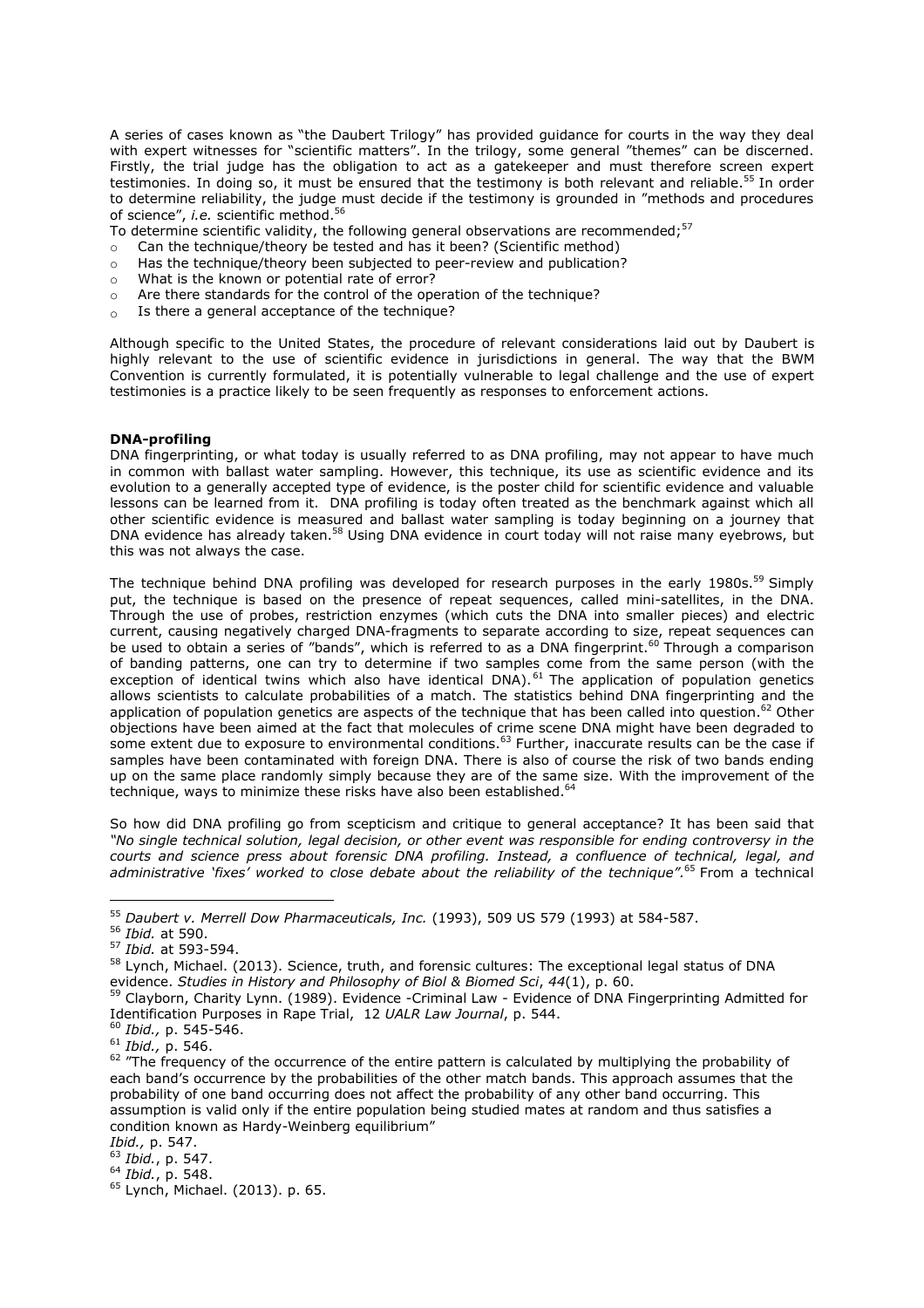point of view, courts required quantitative estimates of random match probabilities and as those odds eventually decreased to one in millions, and are today approaching zero, the acceptance by courts came to grow. However, discussions on how to calculate the statistical probabilities has continued but formal recommendations from organisations like the U.S. National Research Council has been of great benefit. Other key features in DNA profiling gaining general acceptance as scientific evidence has been the establishment of quality control standards to avoid laboratory error as well as administrative recommendations on collection of, handling, and analysis of samples. So for DNA profiling, low probabilities for random matches combined with administrative protocols and firm control standards turned out to be the recipe for success ensuring judicial decisions in its favour and in turn legal acceptance.<sup>66</sup>

#### <span id="page-10-0"></span>**4. BALLAST WATER SAMPLES AS SCIENTIFIC EVIDENCE**

Using DNA profiling as the benchmark for ballast water samples as scientific evidence, what are then the aspects that need to be considered and focused on? A critical aspect of ballast water sampling is that the "pollution" to be dealt with is living organisms and the provision that the amount of *viable* organisms needs to be measured. With the aspiration of simplifying sampling, organisms where divided into size categories, but the result may not have been the desired. The standards for different categories were set considering a general distribution of organisms between the groups. However, in certain areas for example, the species composition may to a large degree consist of phytoplankton that are smaller than 10 µm and thereby fall outside of the plankton spectrum targeted by the D-2 standard. Algal blooms may result in heavy densities of organisms in the larger than 50 µm category, which would pose serious difficulties in reaching the needed mortality rates considering only 10 per m<sup>3</sup> ballast water are allowed. <sup>67</sup>

Ballast water can contain a very wide variety of organisms, something that makes determining viability in a simple manner very difficult. For zooplankton belonging to the larger size category, determining viability based visual inspections of mobility is a possible approach, but even so, the concept of viability might be too vague to provide certainty. For example, should organisms where the reproductive potential has been compromised be considered viable? And if so, how could this be determined in a feasible manner and within a reasonable amount of time?<sup>68</sup> For organisms belonging to the smaller category, which usually is comprised of "simpler" non-motile organisms, determining viability becomes even more of a challenge.<sup>69</sup> Especially considering that any such methodology would have to be affordable, available world wide, not too time-consuming and applicable to a large spectrum of organisms.<sup>70, 71</sup> Extensive efforts have gone into accurately identifying and counting microplankton, but no single method has been proven to determine viability in a reliable manner.<sup>77</sup>

The aspect of sample timing is also an important aspect to consider when determining at what point during a discharge samples should be obtained. Not all parts of a ballast water tank are within reach and organisms, especially zooplankton, tend to be unevenly distributed inside the tanks.<sup>73</sup> The distribution of organisms in the ballast tanks can be affected by the duration in the tanks and it is likely that organisms to a certain extent will settle at the bottom of the tank or attach to the walls.<sup>74</sup> Small-scale tests have shown high variability in organism distribution over time and high uncertainties that are likely to be much larger in reality.<sup>75</sup> Further, organism counts may not be constant and death or re-growth may

 $\overline{a}$ 

Steinberg, Mia K. *et al.,* (2011) p. 1436.

<sup>66</sup> *Ibid.*

<sup>67</sup> International Maritime Organization (2013), PPR 1/INF.4, p. 5.

<sup>68</sup> International Maritime Organization (2013), PPR 1/INF.4, p. 7.

 $^{69}$  Steinberg, Mia K., Lemieux, Edward J., and Drake, Lisa A., (2011). Determining the viability of marine protists using a combination of vital, fluorescent stains. *Marine Biology*, 158 (2011), p. 1432.

<sup>70</sup> Steinberg, Mia K. *et al.,* (2011) p. 1432.

<sup>71</sup> *"In sum, the combination of FDA and CMFDA stains proved a useful tool for enumerating viable protists in Florida and Maryland but was less successful in Washington and Maine, owing largely to false positives from heterotrophic and mixotrophic dinoflagellates. Using a carefully selected threshold for separating the fluorescence of live and dead organisms, the amount of error when using this method would decrease. Despite these few limitaitons, fluorescent vital stains are useful tools for evaluating the efficacy of ballast water managemetn systems against a discharge standard and for any areas of research that examine viabilty in diverse plankton assemblages", "To date, we know of no other viability and enumeration method that is as robust as this procedure for analyzing diverse plankton assemblages (including heterotrophs) at low densities. Considering the variation in false positive errors between sample sites, stains must be validated at each location before use".*

<sup>72</sup> Steinberg, Mia K. *et al.,* (2011) p.1431.

<sup>73</sup> Cabezas-Basurko, Oihane and Mesbahi, Ehsan (2011). p. 183.

<sup>74</sup> Carney, Katharine J., *et al.* (2013), p. 100.

<sup>75</sup> Carney, Katharine J., *et al.* (2013), p, 104.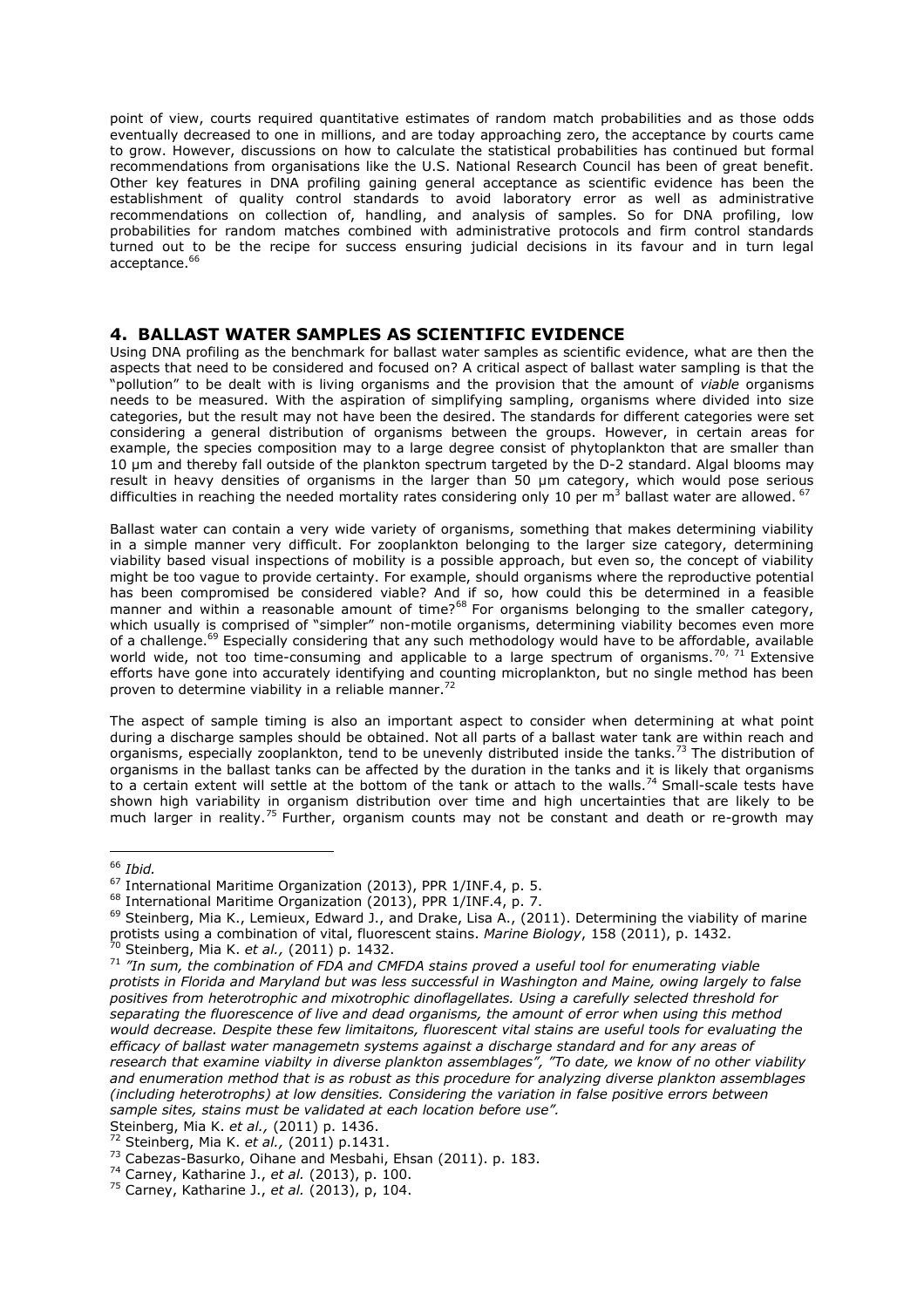occur inside the ballast tanks. Studies have shown that organism counts might be negatively impacted by long sampling times and long holding times have been found to decrease cell density.<sup>76, 7</sup>

As previously mentioned, representativeness is a central feature in ballast water sampling and consequently, the volume needing to be sampled to obtain this needs to be determined. Research conducted on this question shows that it is difficult to find a consensus. And even if statistical representativeness is achieved, how can one be sure that a sample also is biologically representative?<sup>78</sup> One study indicates that 7  $m<sup>3</sup>$  time-integrated samples could provide "reasonable balance of statistical power and logistic achievability when applied to zooplankton discharge". Although it was noted that other sources of error would have to be added to identify proper sample volumes.<sup>79</sup> Another study found that representative samples for 10,000 and 50,000  $\text{m}^3$  of ballast water required samples of 4899 and 8000  $\text{m}^3$  respectively.<sup>80</sup> (These results do not take into account organism viability) Volumes that could not easily be sampled in a practical manner, especially considering the time needed to obtain them, the space needed to process them and the costs for analysing them. Also, the aspect of undue delay must be considered.<sup>81</sup>

#### <span id="page-11-0"></span>**5. CONCLUSIONS**

The stakes are high for ship operators where they would be found to be non-compliant with the provisions of the BWM Convention, not only could they be facing heavy fines but the could also be risking criminal prosecution. Consequently, adequate and reliable inspections and monitoring programs will inevitably be an important feature of the Convention. In order for ballast water samples to be used as evidence and basis for enforcement actions they need to be statistically representative and live up to a high level of confidence.<sup>82</sup> In this quest, many issues need to be taken into consideration, issues that are likely to give rise to difficult legal obstacles once the Convention enters into force.

The G2 guidelines and G2 guidance circular for trial use provide a great basis for the continuing work. However, without validated methodologies, evidentiary use will be very difficult and open to legal challenge. Considering the experiences from DNA profiling and the conclusions regarding the features of successful use of scientific evidence, a successful sampling regime for ballast water would need to be standardized and harmonized between Port State Controls around the world. Although several methods for analysing ballast water samples are showing potential, as long as they are not applicable across the board, on all species and in all salinities etc., establishing a protocol for general application in many jurisdiction could prove to be very difficult. And as has been seen in the case of DNA profiling, the establishment of administrative protocols and formal recommendations, both for the actual analysis of samples and for their handling upon collection, transport to laboratories, storage etc. are important factors of success in this context. This is also supported by experiences from drinking water regulations, where sampling results have been known to vary due to sampling and analytical recovery errors. Standardized sampling and analytical protocols have allowed for the establishment of comprehensive models and quantifications of all potential sources of error.<sup>83</sup> The statistics underlying DNA profiling was one if its most criticized aspects and only the development of well-established quantitative estimates of random match probabilities and results as low as approaching zero could silence the critique. For ballast water sampling, is has yet to be determined what levels of uncertainty can be reached and what statistical power should be required, something that undeniably would be an important step towards gaining acceptance.

Currently, the most robust methodology is visual inspection, and it has several advantages such as being easily verifiable through, for instance, photography of samples in microscopes. However, it is not the universal solution that will work across the board, neither is any of the other available methods and it is quite evident that a "one-fits-all" solution, at least at the moment, is eluding us. Ballast water sampling has a long way to go before reaching the success and acceptance that DNA profiling has seen and to further the full ratification and subsequent entry into force of the convention and perhaps it is time to consider alternate solutions until more "workable" techniques are readily available. Surrogate parameters could perhaps be considered or current requirements could be revised, for example, it has been suggested that a single size-class determination of viability and extrapolation from the most sensitive to

<sup>&</sup>lt;sup>76</sup> David, Matej, and Gollasch, Stephan. (2011) Representative ballast water sampling for ballast water management compliance monitoring. Proceedings of 14 ICTS, Portoroz, Slovenia. p. 3.

<sup>77</sup> Carney, Katharine J., *et al.* (2013), p. 104.

<sup>78</sup> Carney, Katharine J., *et al.* (2013), p. 100.

<sup>79</sup> Miller, A. Whitman, *et al.* (2011), p. 3544.

<sup>80</sup> Carney, Katharine J., *et al.* (2013), p. 104.

<sup>81</sup> Carney, Katharine J., *et al.* (2013), p. 104.

<sup>82</sup> Cabezas-Basurko, Oihane and Mesbahi, Ehsan (2011), p. 184.

<sup>83</sup> Miller, A. Whitman, *et al.* (2011), p. 3540.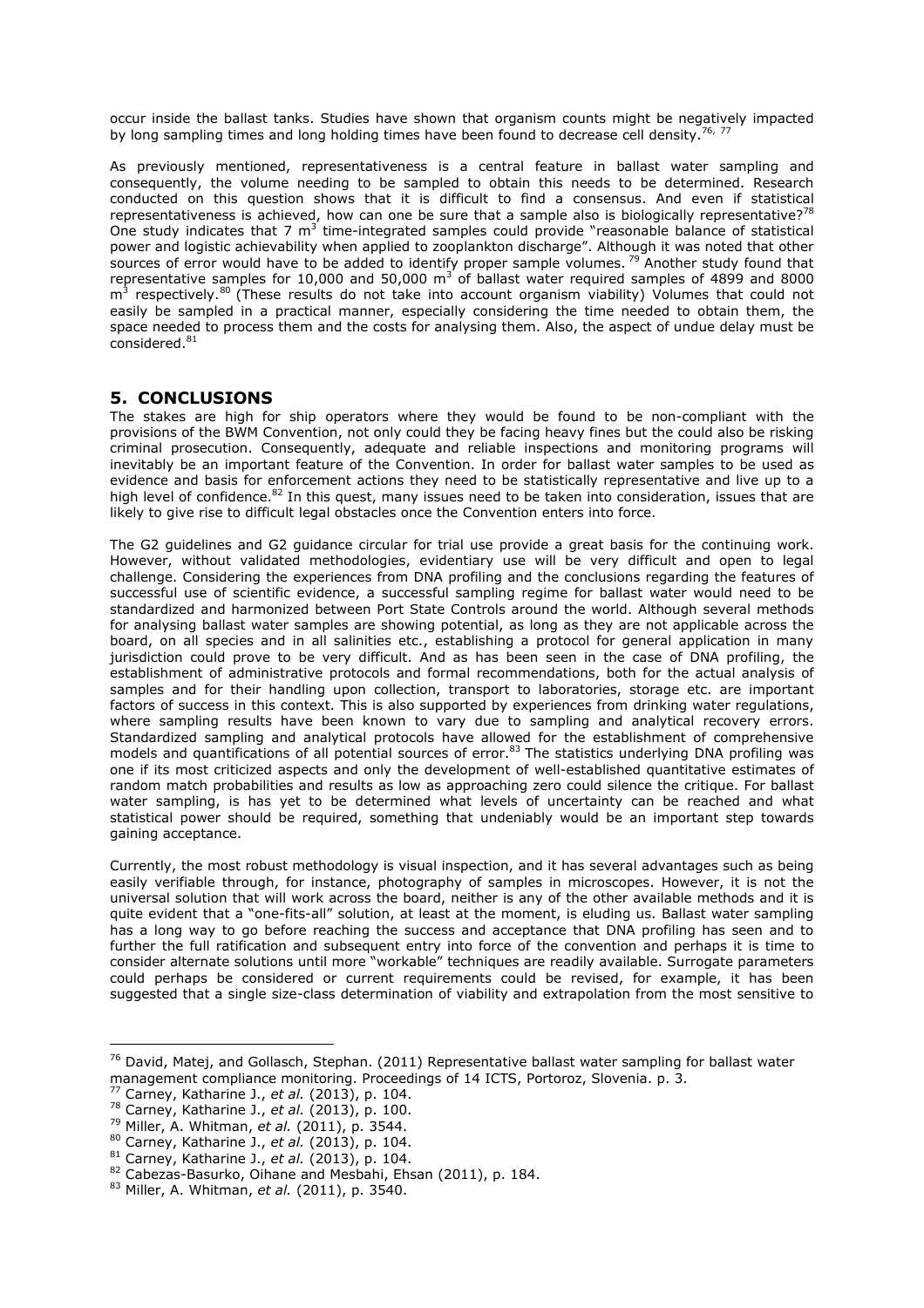other groups could be a possible option.<sup>84</sup> It could also be beneficial to prepare for the highly likely employment of expert testimonies of courts in cases regarding ballast water offences. It is for example suggested that the establishment of an independent expert witness directory would be beneficial, as well as the drafting of handbooks containing guidelines and recommendations, aimed at legal professionals, for determining the scientific validity of sampling procedures and results.

 $\overline{a}$  $84$  International Maritime Organization (2013), PPR 1/INF.4, p. 7.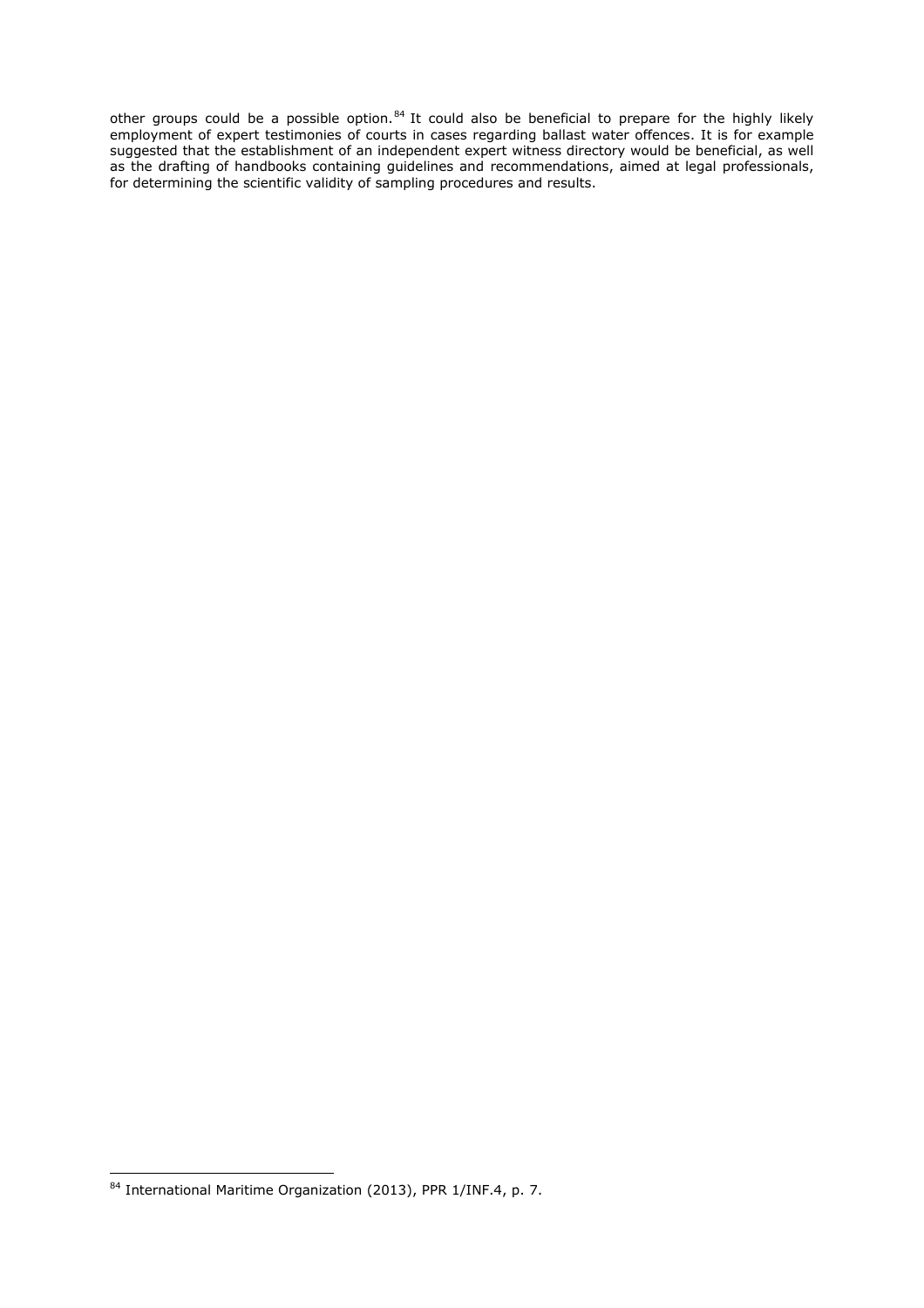#### <span id="page-13-0"></span>**6. REFERENCES**

- American Association for the Advancement of Science, 'CASE: Recruitment and Screening Panel', <http://www.aaas.org/page/case-recruitment-and-screening-panel>
- Bierman, S.M., de Vries, P. & Kaag, N.H.B.M. (2012) 'The development of a full standard methodology for testing ballast water discharges for gross non-compliance of the IMO's Ballast Water Management Convention' (EMSA/NEG/12/2012).
- BIMCO, 'Ballast water experts wrestle with sampling clauses', (*BIMCO*, 2014-01-29) [https://www.bimco.org/news/2014/01/29\\_ballast\\_water\\_clauses.aspx](https://www.bimco.org/news/2014/01/29_ballast_water_clauses.aspx)
- Cabezas-Basurko, O. & Mesbahi, E. (2011) Statistical representativeness of ballast water sampling. *Proceedings of the Institution of Mechanical Engineers, Part M: Journal of Engineering for the Maritime Environment*, *225*(3), p. 183.
- Carney, K. J., Cabezas-Basurko, O., Pazouki, K., Marsham, S., Delany, J. E., Desai, D. V., Anil, A.C.& Mesbahi, E. (2013). Difficulties in obtaining representative samples for compliance with the Ballast Water Management Convention. *Mar. Poll. Bull. 68* p. 100.
- Clayborn, C. L. (1989). Evidence -Criminal Law Evidence of DNA Fingerprinting Admitted for Identification Purposes in Rape Trial, 12 *UALR Law Journal*, p. 543.
- *Daubert v. Merrell Dow Pharmaceuticals, Inc.* (1993), 509 US 579 (1993)
- David, M. & Gollasch, S. (2011) Representative ballast water sampling for ballast water management compliance monitoring. Proceedings of 14 ICTS, Portoroz, Slovenia.
- Demmke, C. (2011) 'Towards effective environmental regulation: Innovative approaches in implementing and enforcing European Environmental law and policy'*.* Jean Monnet Working Paper 5/01, New York University School of Law, (2001).
- European Commission, European Integrated Pollution Prevention and Control Bureau (2003) Reference Document on the General Principles of Monitoring.
- Federal Judicial Center, National Research Council of the National Academics (2011) Reference Manual on Scientific Evidence (3rd ed.). Washington, D.C.
- Feldman, R. (2009) *The Role of Science in Law*. Oxford University Press. Oxford.
- Gavin F. & Hickey, R. 'Contractual Pitfalls Relating To The Ballast Water Management Convention' (*Mondaq,* 2014-02-07)

[http://www.mondaq.com/x/290100/Marine+Shipping/Contractual+pitfalls+relating+to+the+Ballast+](http://www.mondaq.com/x/290100/Marine+Shipping/Contractual+pitfalls+relating+to+the+Ballast+Water+Management+Convention) [Water+Management+Convention](http://www.mondaq.com/x/290100/Marine+Shipping/Contractual+pitfalls+relating+to+the+Ballast+Water+Management+Convention)

Gunningham, N. (2011) 'Enforcing Environmental Regulation', *Journal of Environmental Law* 23:2, 2011, p. 169.

International Maritime Organization (2013) Additional guidelines for implementation of the BWM Convention, Establishing benchmarks in compliance testing by port State control. PPR 1/INF.4, 27 November 2013.

International Maritime Organization (2004) International Convention for the Control and Management of Ships' Ballast Water and Sediments, 2004, BWM/CONF/36,16 February 2004.

- International Maritime Organization (2008) Resolution MEPC.173(58), Guidelines for ballast water sampling (G2).
- International Maritime Organization, Sub-committee on bulk liquids and gases (2013) Report to the Maritime Safety Committee and the Marine Environment Protection Committee BLG 17/18, 8 February 2013.

International Maritime Organization (2013) Guidance on ballast water sampling and analysis for trial use in accordance with the BWM Convention and Guidelines (G2), BWM.2/Circ.42, 24 May 2013.

- Kristiansen, Tomas, 'ICS: Hold off on ballast water ratification!', (*Shippingwatch,* 2014-02-12) <http://shippingwatch.com/carriers/article6482443.ece>
- Lynch, M. (2013) Science, truth, and forensic cultures: The exceptional legal status of DNA evidence. *Studies in History and Philosophy of Biol & Biomed Sci*, 44(1), p. 60.
- Miller, A. W., Frazier, M., Smith, G. E., Perry, E. S., Ruiz, G. M., & Tamburri, M. N. (2011) Enumerating Sparse Organisms in Ships' Ballast Water: Why Counting to 10 Is Not So Easy. *Environmental Science & Technology*, *45* (2011), p. 3539.
- Noon, R. K. (2009) Scientific method: Applications in failure investigation and forensic science. (Taylor & Francis 2009)
- Oxford dictionaries (query; evidence)

<http://www.oxforddictionaries.com/definition/english/evidence?q=evidence>

- Pazouki, K., Cabezas-Basurko, O., Mesbahi, E. & Kemp, J. (2009) The Control of the Spread of Non-Indigenous Species Through Ballast Water – Part B: Ballast water sampling: Methods, Analysis, Representativeness and Legal Issues, Newcastle University, Newcastle upon Tyne.
- Ship and Bunker, 'Fathom Spotlight: Part Two Active or Non-Active? That is the Ballast Question' (*Ship and bunker,* 2014-02-13)

[http://shipandbunker.com/news/features/fathom-spotlight/512633-fathom-spotlight-part-two-active](http://shipandbunker.com/news/features/fathom-spotlight/512633-fathom-spotlight-part-two-active-or-non-active-that-is-the-ballast-question)[or-non-active-that-is-the-ballast-question](http://shipandbunker.com/news/features/fathom-spotlight/512633-fathom-spotlight-part-two-active-or-non-active-that-is-the-ballast-question)

Ship and Bunker, 'Fathom Spotlight: The Ballast Water Summit 2014 – Insights from Day One (*Ship and bunker,* 2014-03-10)

[http://shipandbunker.com/news/features/fathom-spotlight/185607-fathom-spotlight-the-ballast](http://shipandbunker.com/news/features/fathom-spotlight/185607-fathom-spotlight-the-ballast-water-summit-2014-insights-from-day-one)[water-summit-2014-insights-from-day-one](http://shipandbunker.com/news/features/fathom-spotlight/185607-fathom-spotlight-the-ballast-water-summit-2014-insights-from-day-one)